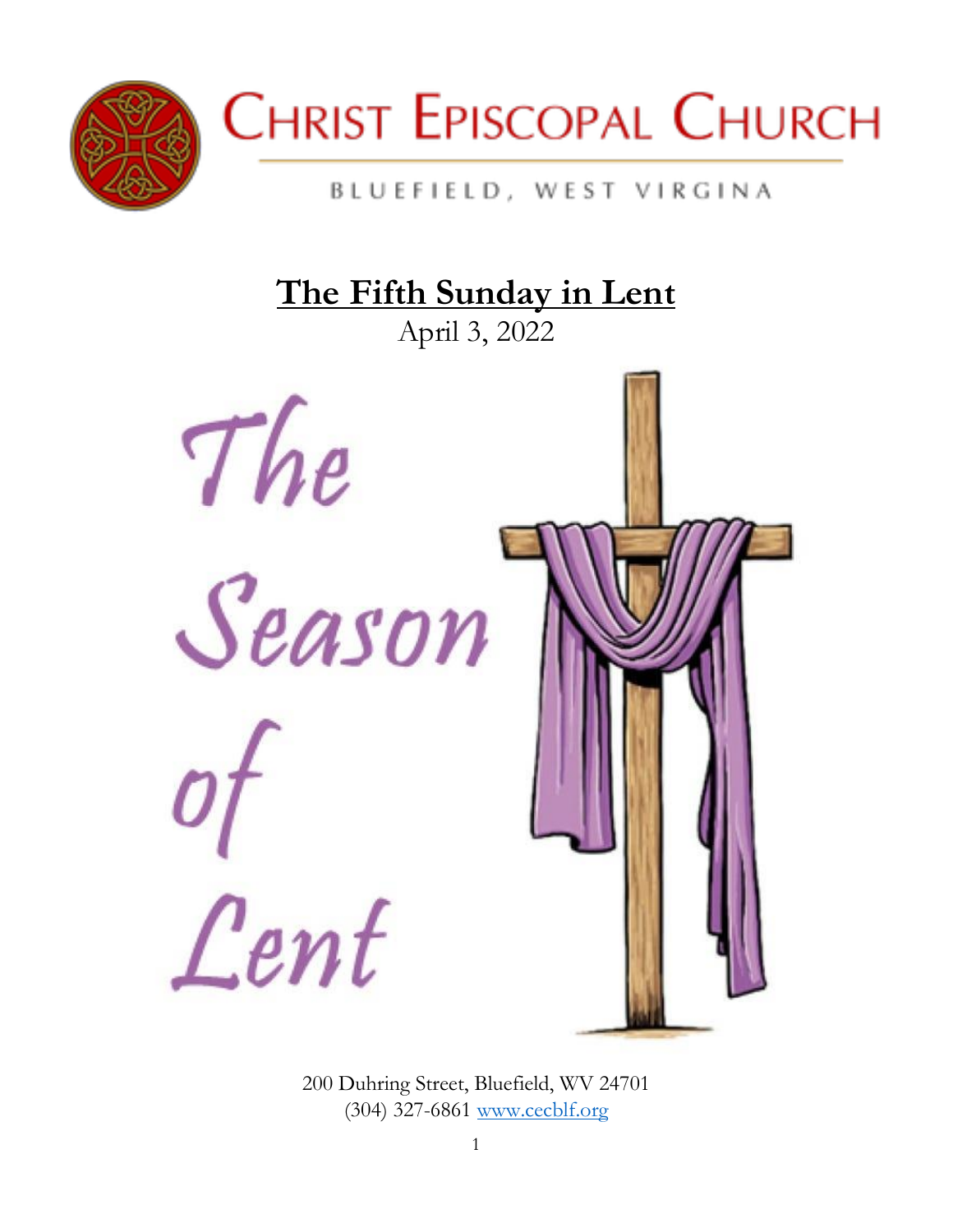Everything you will need to participate in today's service may be found in this booklet. Due to Covid-19, communion is offered in one kind only to avoid using the common cup. UV Light Air Sanitizers are present to help provide a pathogen-free worship space. While we do not require face masks, feel free to wear a mask if you prefer to do so. We hope that you will feel safe in this place and leave uplifted by our celebration today.

We encourage everyone, out of love and respect to all, to get fully vaccinated and boosted against COVID-19.

If you are new or visiting for the first time, we invite you to fill out a Visitor's Card and place it in the collection plate located in the back of the church. Our Interim Rector would be delighted to meet you and answer any questions you might have. Please know that all are welcome here, no exceptions.

# Prelude

# **Our Service Begins**

*Please stand as you are able for the procession*

The Opening Sentences

*Celebrant* Blessed be God: Father, Son, and Holy Spirit. *People* And blessed be his kingdom, now and for ever. Amen.

The Collect for Purity

#### *Celebrant*

Almighty God, to you all hearts are open, all desires known, and from you no secrets are hid: Cleanse the thoughts of our hearts by the inspiration of your Holy Spirit, that we may perfectly love you, and worthily magnify your holy Name; through Christ our Lord. *Amen.*

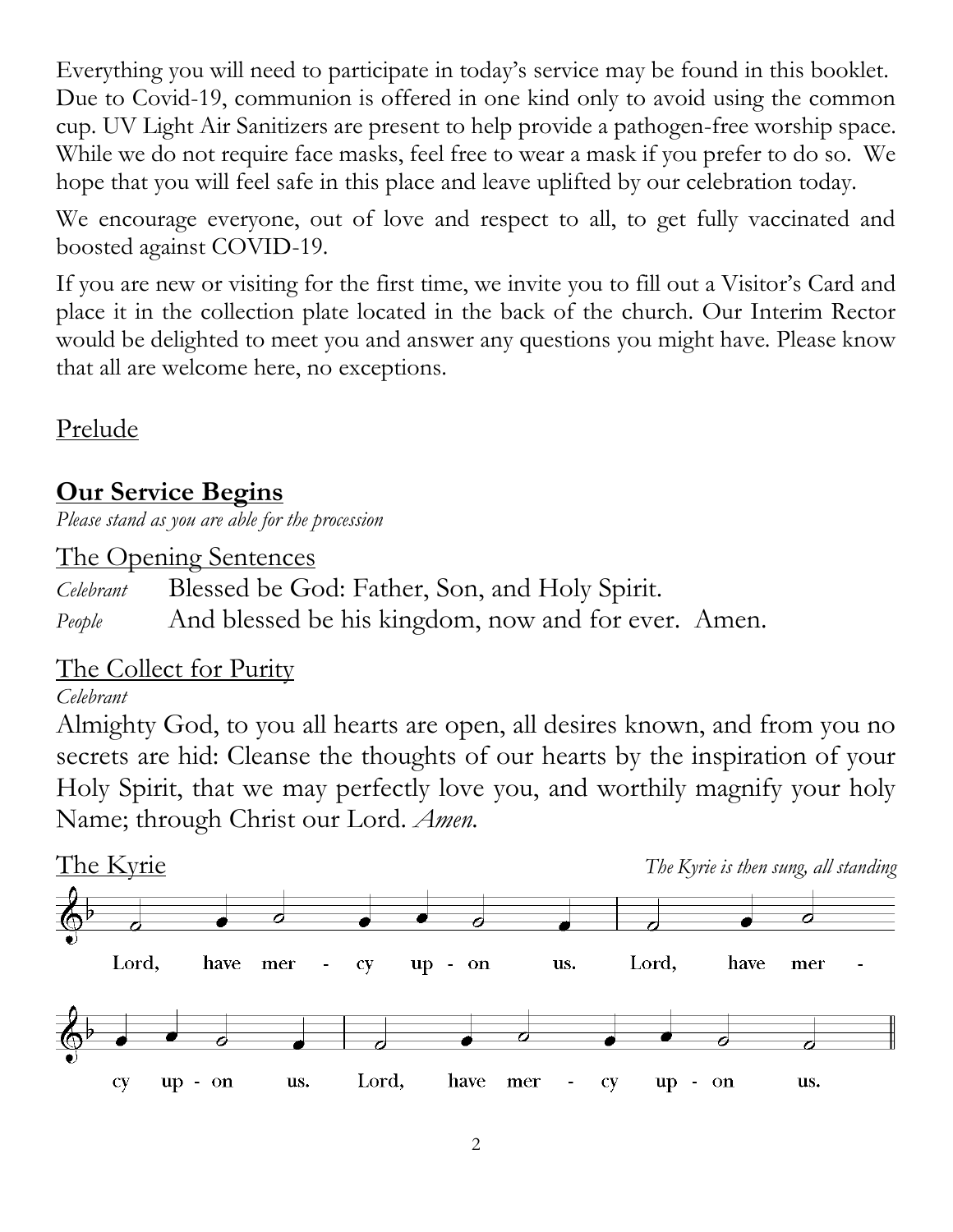

#### **The Collect of the Day**

| Celebrant | The Lord be with you. |
|-----------|-----------------------|
| People    | And also with you.    |
| Celebrant | Let us pray.          |

Almighty God, you alone can bring into order the unruly wills and affections of sinners: Grant your people grace to love what you command and desire what you promise; that, among the swift and varied changes of the world, our hearts may surely there be fixed where true joys are to be found; through Jesus Christ our Lord, who lives and reigns with you and the Holy Spirit, one God, now and for ever. *Amen.*

## **We Hear and Respond to God's Word**

The First Lesson*Isaiah 43:16-21* Thus says the LORD, who makes a way in the sea, a path in the mighty waters, who brings out chariot and horse, army and warrior; they lie down, they cannot rise, they are extinguished, quenched like a wick: Do not remember the former things, or consider the things of old.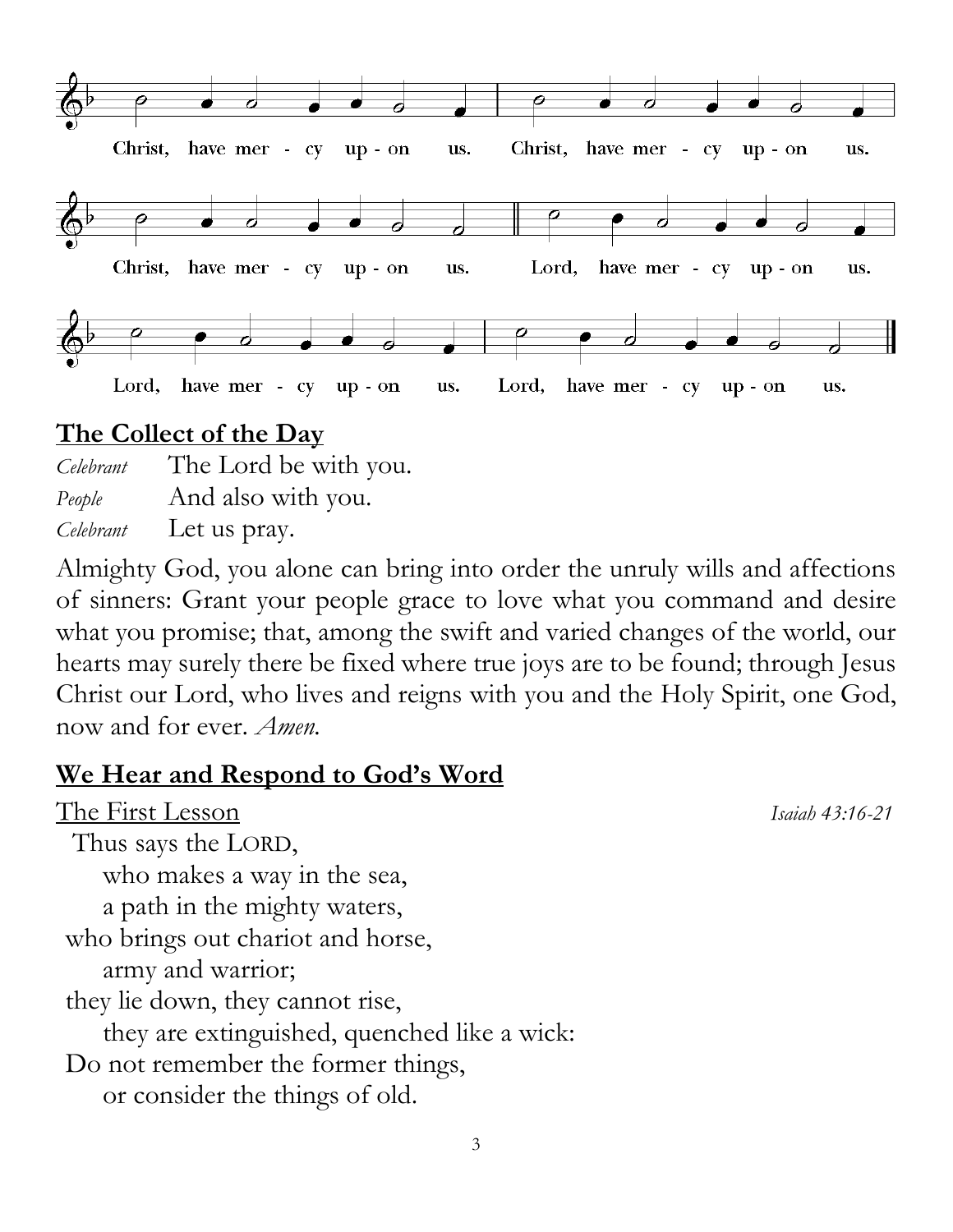I am about to do a new thing; now it springs forth, do you not perceive it? I will make a way in the wilderness and rivers in the desert. The wild animals will honor me, the jackals and the ostriches; for I give water in the wilderness, rivers in the desert, to give drink to my chosen people, the people whom I formed for myself so that they might declare my praise. *Lector* The Word of the Lord.

*People* Thanks be to God!

The PsalmPsalm 126 *In convertendo*

*We will read the Psalm responsively, by whole verse* 

- 1. When the Lord restored the fortunes of Zion, then were we like those who dream.
- 2. Then was our mouth filled with laughter, and our tongue with shouts of joy.
- 3. Then they said among the nations, "The Lord has done great things for them."
- 4. The Lord has done great things for us, and we are glad indeed.
- 5. Restore our fortunes, O Lord, like the watercourses of the Negev.
- 6. Those who sowed with tears will reap with songs of joy.
- 7. Those who go out weeping, carrying the seed, will come again with joy, shouldering their sheaves.

#### The Second Lesson *Philippians 3:4b-14*

If anyone else has reason to be confident in the flesh, I have more: circumcised on the eighth day, a member of the people of Israel, of the tribe of Benjamin, a Hebrew born of Hebrews; as to the law, a Pharisee; as to zeal, a persecutor of the church; as to righteousness under the law, blameless.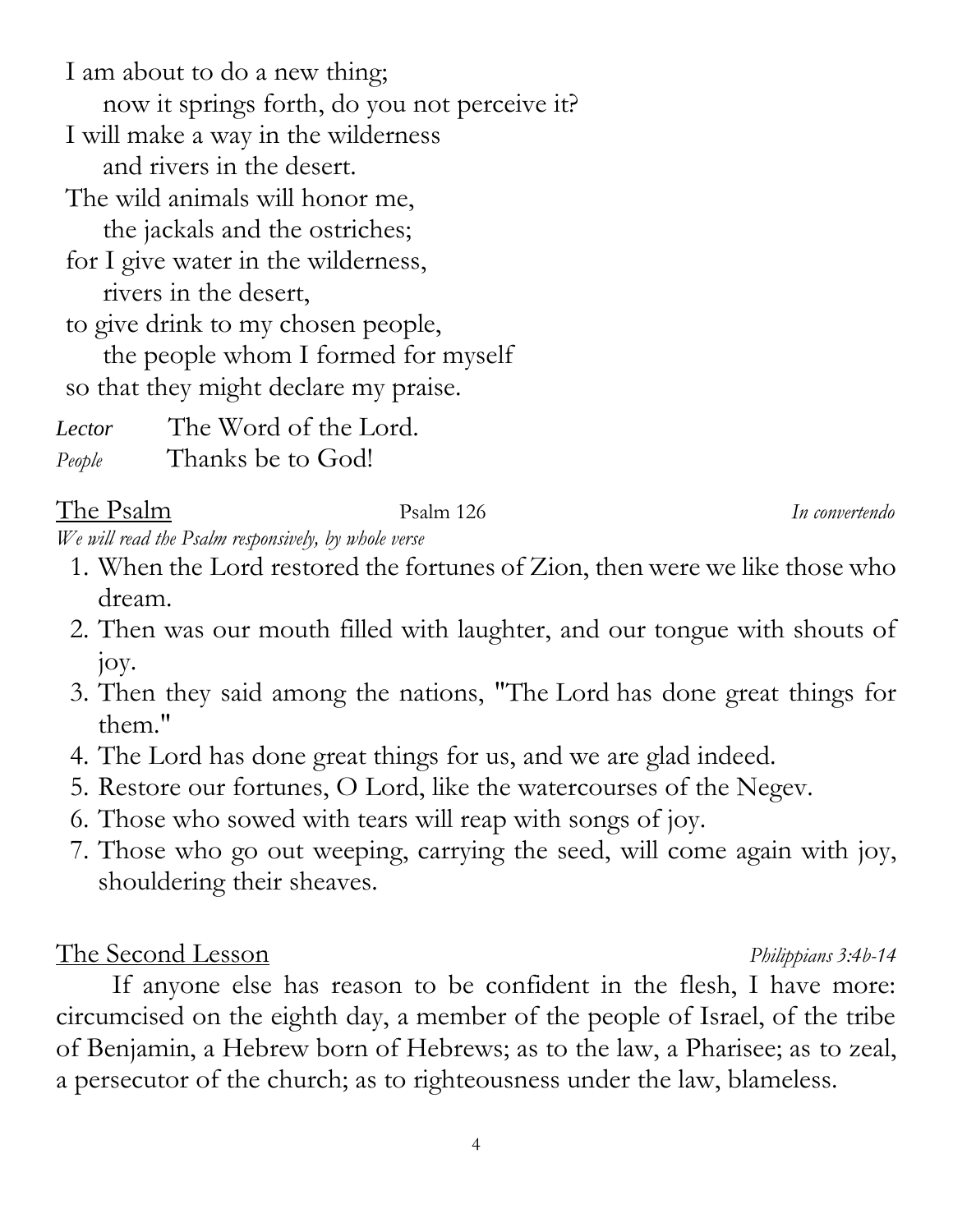Yet whatever gains I had, these I have come to regard as loss because of Christ. More than that, I regard everything as loss because of the surpassing value of knowing Christ Jesus my Lord. For his sake I have suffered the loss of all things, and I regard them as rubbish, in order that I may gain Christ and be found in him, not having a righteousness of my own that comes from the law, but one that comes through faith in Christ, the righteousness from God based on faith. I want to know Christ and the power of his resurrection and the sharing of his sufferings by becoming like him in his death, if somehow I may attain the resurrection from the dead.

Not that I have already obtained this or have already reached the goal; but I press on to make it my own, because Christ Jesus has made me his own. Beloved, I do not consider that I have made it my own; but this one thing I do: forgetting what lies behind and straining forward to what lies ahead, I press on toward the goal for the prize of the heavenly call of God in Christ Jesus.

*Lector* The Word of the Lord.

*People* Thanks be to God!

The Gospel Lesson *John 12:1-8*

*Celebrant* The Holy Gospel of our Lord Jesus Christ according to John. *People* Glory to you, Lord Christ.

Six days before the Passover Jesus came to Bethany, the home of Lazarus, whom he had raised from the dead. There they gave a dinner for him. Martha served, and Lazarus was one of those at the table with him. Mary took a pound of costly perfume made of pure nard, anointed Jesus' feet, and wiped them with her hair. The house was filled with the fragrance of the perfume. But Judas Iscariot, one of his disciples (the one who was about to betray him), said, "Why was this perfume not sold for three hundred denarii and the money given to the poor?" (He said this not because he cared about the poor, but because he was a thief; he kept the common purse and used to steal what was put into it.) Jesus said, "Leave her alone. She bought it so that she might keep it for the day of my burial. You always have the poor with you, but you do not always have me."

*Celebrant* The Gospel of the Lord. *People* Praise to you, Lord Christ.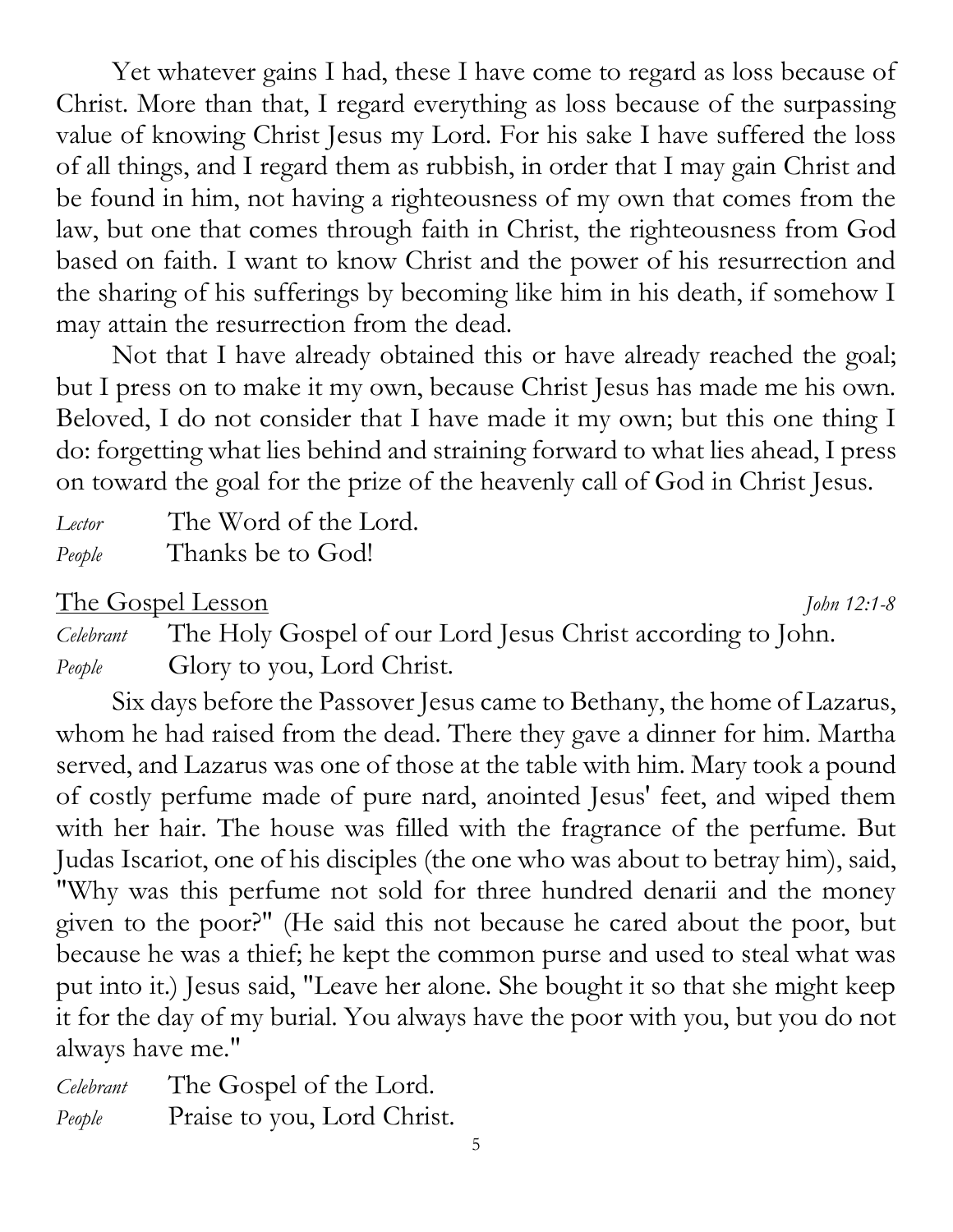#### **The Anointing at Bethany, by Malcolm Guite**

Come close with Mary, Martha, Lazarus, So close the candles flare with their soft breath, And kindle heart and soul to flame within us Lit by these mysteries of life and death. For beauty now begins the final movement, In quietness and intimate encounter, The alabaster jar of precious ointment Is broken open for the world's true lover. The whole room richly fills to feast the senses With all the yearning such a fragrance brings, The heart is mourning but the spirit dances, Here at the very centre of all things, Here at the meeting place of love and loss We all foresee and see beyond the cross.

The Nicene Creed *Please stand as you are able*  We believe in one God, the Father, the Almighty, maker of heaven and earth, of all that is, seen and unseen. We believe in one Lord, Jesus Christ, the only Son of God, eternally begotten of the Father, God from God, Light from Light, true God from true God, begotten, not made, of one Being with the Father. Through him all things were made. For us and for our salvation he came down from heaven: by the power of the Holy Spirit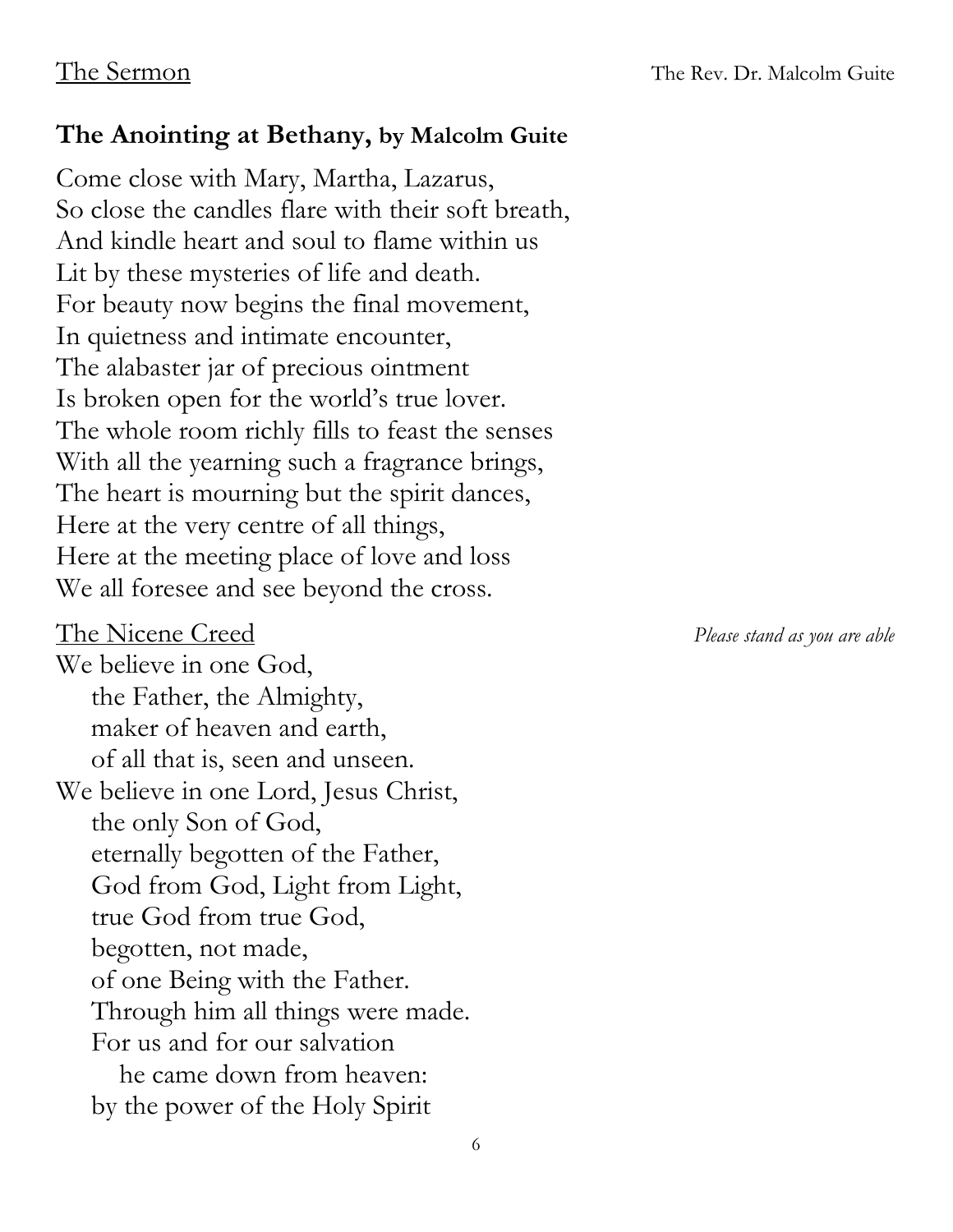he became incarnate from the Virgin Mary, and was made man. For our sake he was crucified under Pontius Pilate; he suffered death and was buried. On the third day he rose again in accordance with the Scriptures; he ascended into heaven and is seated at the right hand of the Father. He will come again in glory to judge the living and the dead, and his kingdom will have no end. We believe in the Holy Spirit, the Lord, the giver of life, who proceeds from the Father and the Son. With the Father and the Son he is worshiped and glorified. He has spoken through the Prophets. We believe in one holy catholic and apostolic Church. We acknowledge one baptism for the forgiveness of sins. We look for the resurrection of the dead, and the life of the world to come. Amen.

## **The Prayers of the People, Form IV**

Let us pray for the Church and for the world.

Grant, Almighty God, that all who confess your Name may be united in your truth, live together in your love, and reveal your glory in the world.

*Silence* Lord, in your mercy *Hear our prayer*.

Guide the people of this land, and of all the nations, in the ways of justice and peace especially in Russia and Ukraine; that we may honor one another and serve the common good.

*Silence* Lord, in your mercy *Hear our prayer*.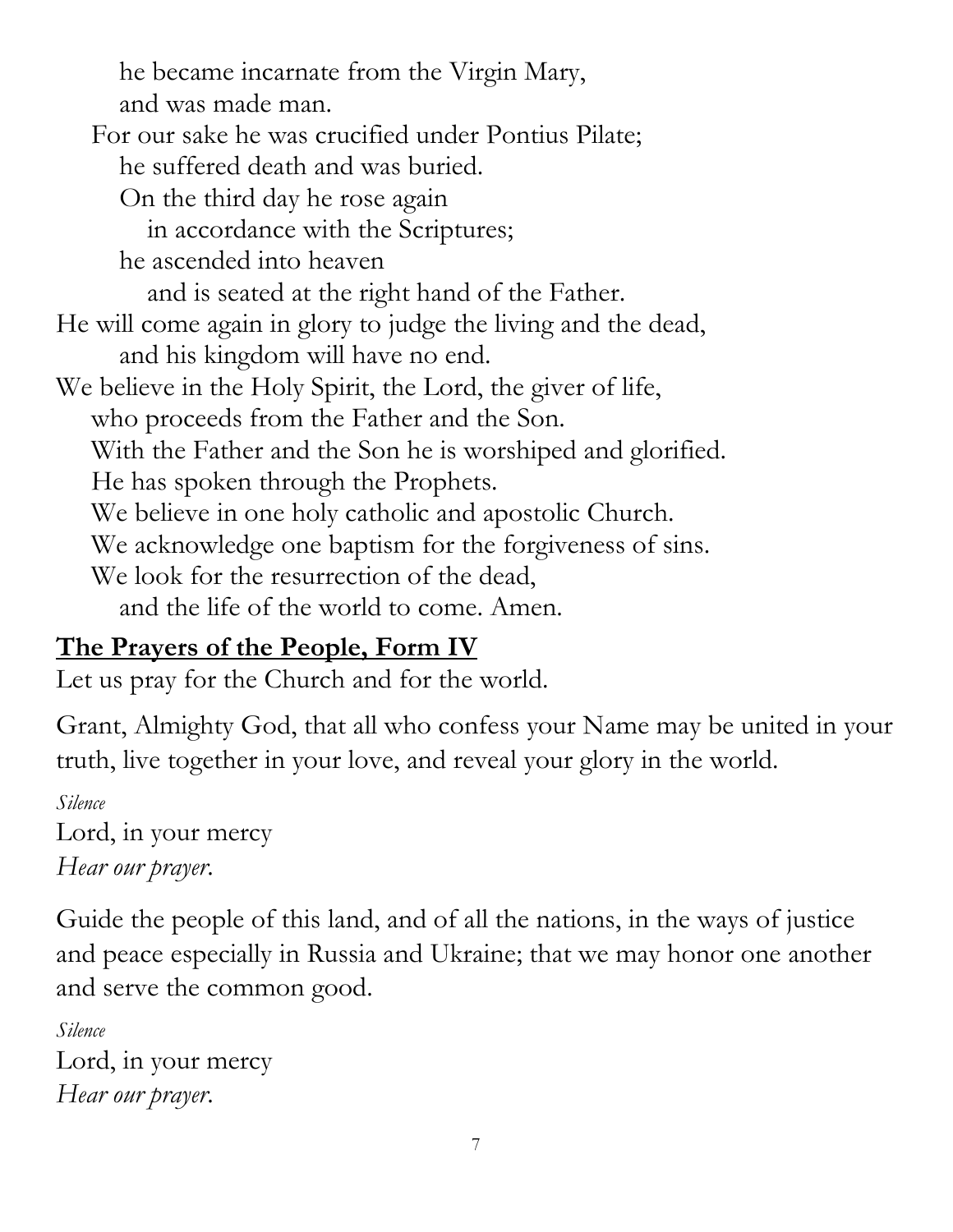Give us all a reverence for the earth as your own creation, that we may use its resources rightly in the service of others and to your honor and glory.

*Silence* Lord, in your mercy *Hear our prayer*.

Bless all whose lives are closely linked with ours, and grant that we may serve Christ in them, and love one another as Christ loves us.

*Silence* Lord, in your mercy *Hear our prayer*.

We pray for all who are ill, or in any trouble, need or sorrow, especially those on our parish prayer list, and for any others we might now name, either silently or aloud. (Pause) Comfort and heal all those who suffer in body, mind, or spirit; give them courage and hope in their troubles and bring them the joy of your salvation.

*Silence* Lord, in your mercy *Hear our prayer*.

We pray for all who have died, especially our loved ones who have gone before us, and for any others we might now name, either silently or aloud. (Pause) We commend to your mercy all who have died, that your will for them may be fulfilled; and we pray that we may share with all your saints in your eternal kingdom.

*Silence* Lord, in your mercy *Hear our prayer*.

In our Diocesan Cycle of Prayer, we pray for St. Luke's, Wheeling and St. Philip's, Charles Town.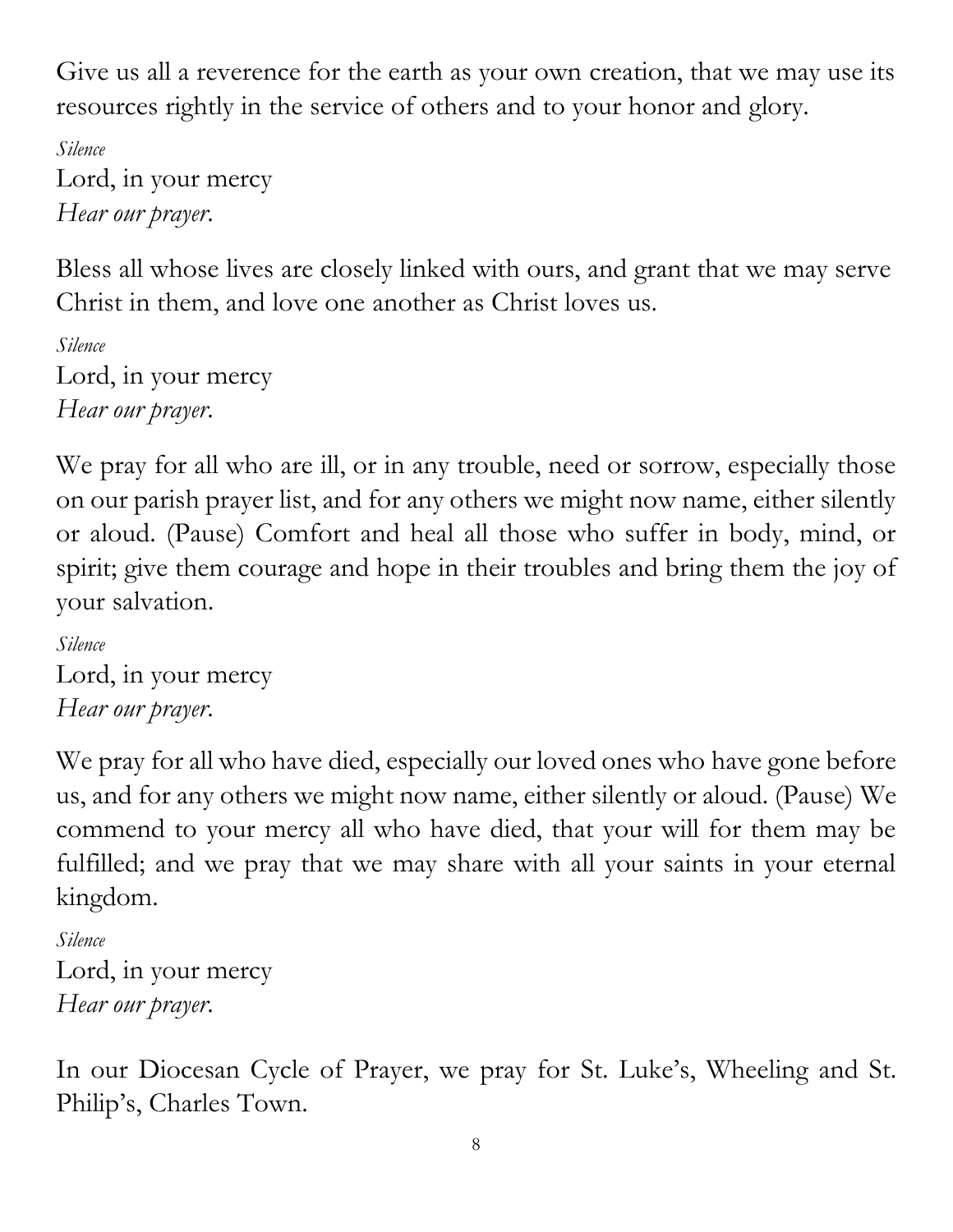In our Anglican Cycle of Prayer, we pray for the Anglican Church in Nigeria.

*Silence* Lord, in your mercy *Hear our prayer*.

Let us join together in the Prayer for the Transition.

Dear God, we ask for mercy and grace in this journey. We commit to the process of finding a new rector for our parish, and that it will be in your name and to your glory. We ask for insight and self-reflection, that we may know our needs, and that we may properly envision a future together, uplifting all and seeing the incredible ministries that you will share with us. We pray for the members of the Search Committee, the Vestry, and our interim Rector, as well as our bishops and their staff, that all may be blessed and guided in this search process. Open our eyes and our hearts to all possibilities, and lead us with your wisdom. May your glory shine through us in this mission we are undertaking. In Christ's name we pray. Amen.

*Celebrant*

Heavenly Father, you have promised to hear what we ask in the Name of your Son: Accept and fulfill our petitions, we pray, not as we ask in our ignorance, nor as we deserve in our sinfulness, but as you know and love us in your Son Jesus Christ our Lord. *Amen.*

## **The Confession of Sin**

*Silence may be kept*

Most merciful God, we confess that we have sinned against you in thought, word, and deed, by what we have done, and by what we have left undone. We have not loved you with our whole heart; we have not loved our neighbors as ourselves. We are truly sorry and we humbly repent.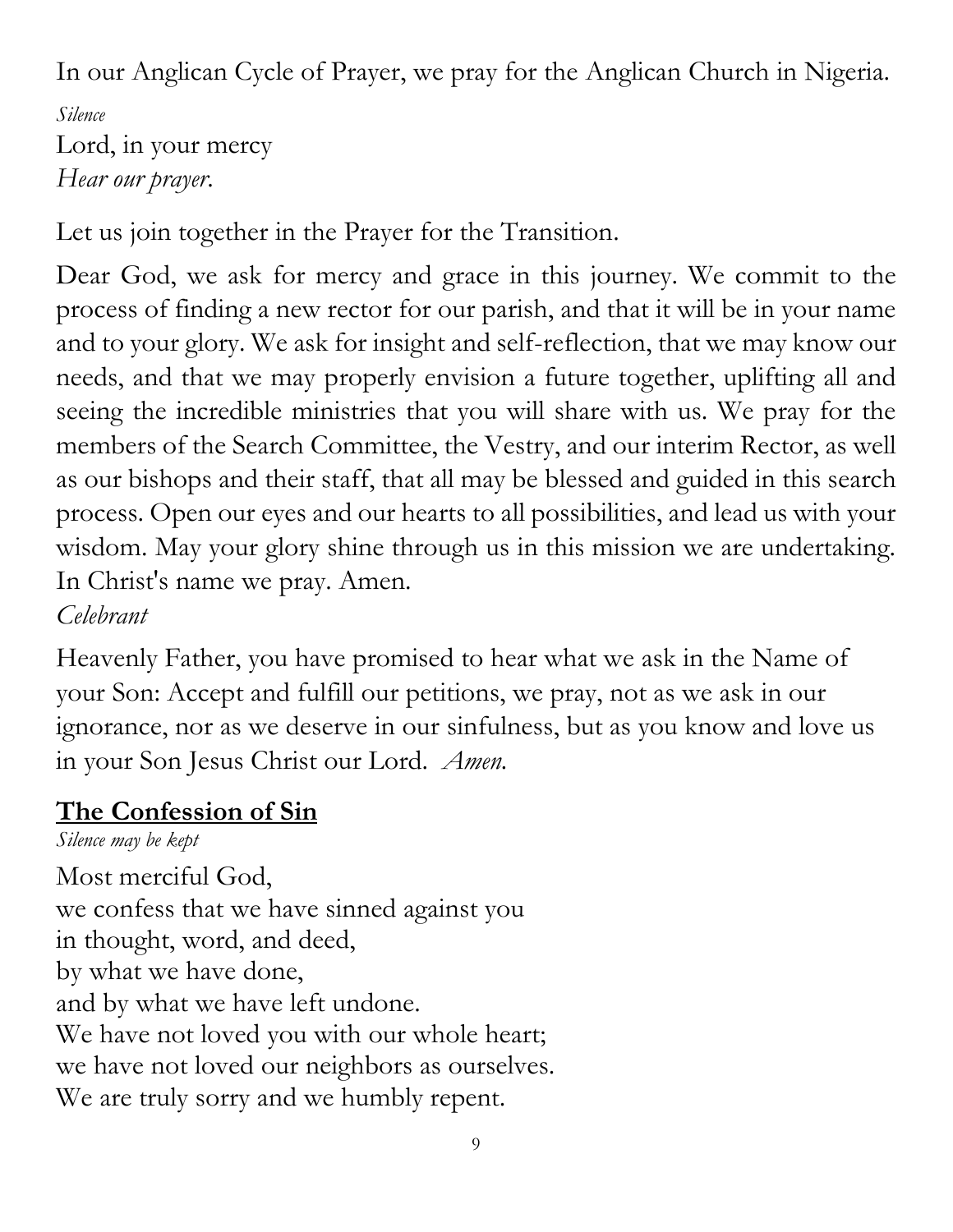For the sake of your Son Jesus Christ, have mercy on us and forgive us; that we may delight in your will, and walk in your ways, to the glory of your Name. Amen.

*The Bishop, when present, or the Priest, stands and says*

Almighty God have mercy on you, forgive you all your sins through our Lord Jesus Christ, strengthen you in all goodness, and by the power of the Holy Spirit keep you in eternal life. Amen.

#### **The Peace**

*Celebrant* The peace of the Lord be always with you. *People* And also with you.

*At this time we will greet those around us in the name of the Lord. Please refrain from physical touch during this time so as to ensure proper social distancing for all members of the congregation. Thank you.* 

# **The Holy Eucharist**

#### **Offertory**

*After the Offertory piece has been played the People stand and sing to the familiar tune of the "Old 100th "* Praise God, from whom all blessings flow; Praise Him, all creatures here below; Praise Him above, ye heavenly host: Praise Father, Son, and Holy Ghost.

Eucharistic Prayer A *The people remain standing*

*Celebrant* The Lord be with you.

- *People* And also with you.
- *Celebrant* Lift up your hearts.
- *People* We lift them to the Lord.
- *Celebrant* Let us give thanks to the Lord our God.
- *People* It is right to give him thanks and praise.

*Then, facing the Holy Table, the Celebrant proceeds*

It is right, and a good and joyful thing, always and every-where to give thanks to you, Father Almighty, Creator of heaven and earth.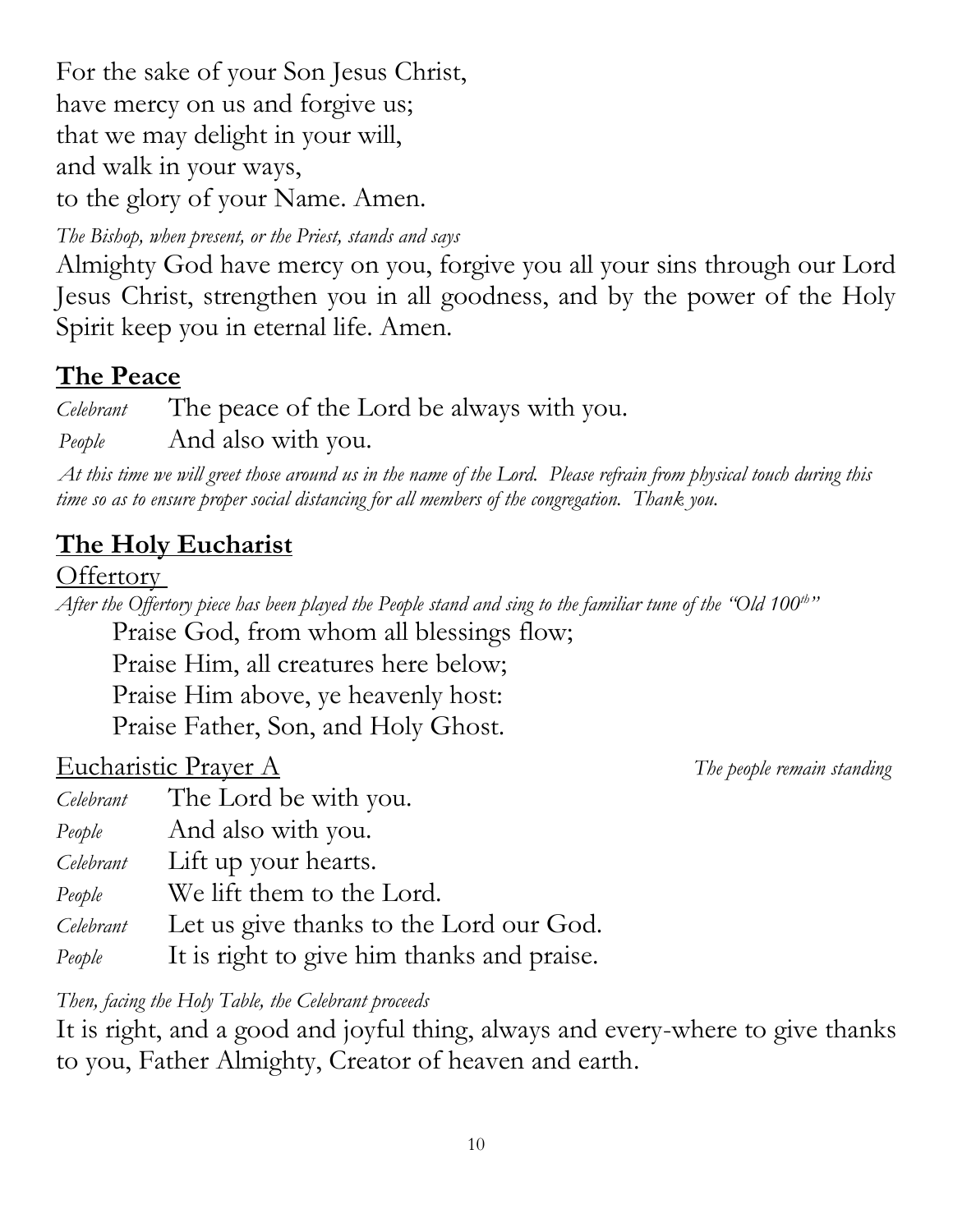You bid your faithful people cleanse their hearts, and prepare with joy for the Paschal feast; that, fervent in prayer and in works of mercy, and renewed by your Word and Sacraments, they may come to the fullness of grace which you have prepared for those who love you.

Therefore, we praise you, joining our voices with Angels and Archangels and with all the company of heaven, who for ever sing this hymn to proclaim the glory of your Name:



*The people stand or kneel. Then the Celebrant continues*

Holy and gracious Father: In your infinite love you made us for yourself, and, when we had fallen into sin and become subject to evil and death, you, in your mercy, sent Jesus Christ, your only and eternal Son, to share our human nature, to live and die as one of us, to reconcile us to you, the God and Father of all.

He stretched out his arms upon the cross, and offered himself, in obedience to your will, a perfect sacrifice for the whole world.

On the night he was handed over to suffering and death, our Lord Jesus Christ took bread; and when he had given thanks to you, he broke it, and gave it to his disciples, and said, "Take, eat: This is my Body, which is given for you. Do this for the remembrance of me."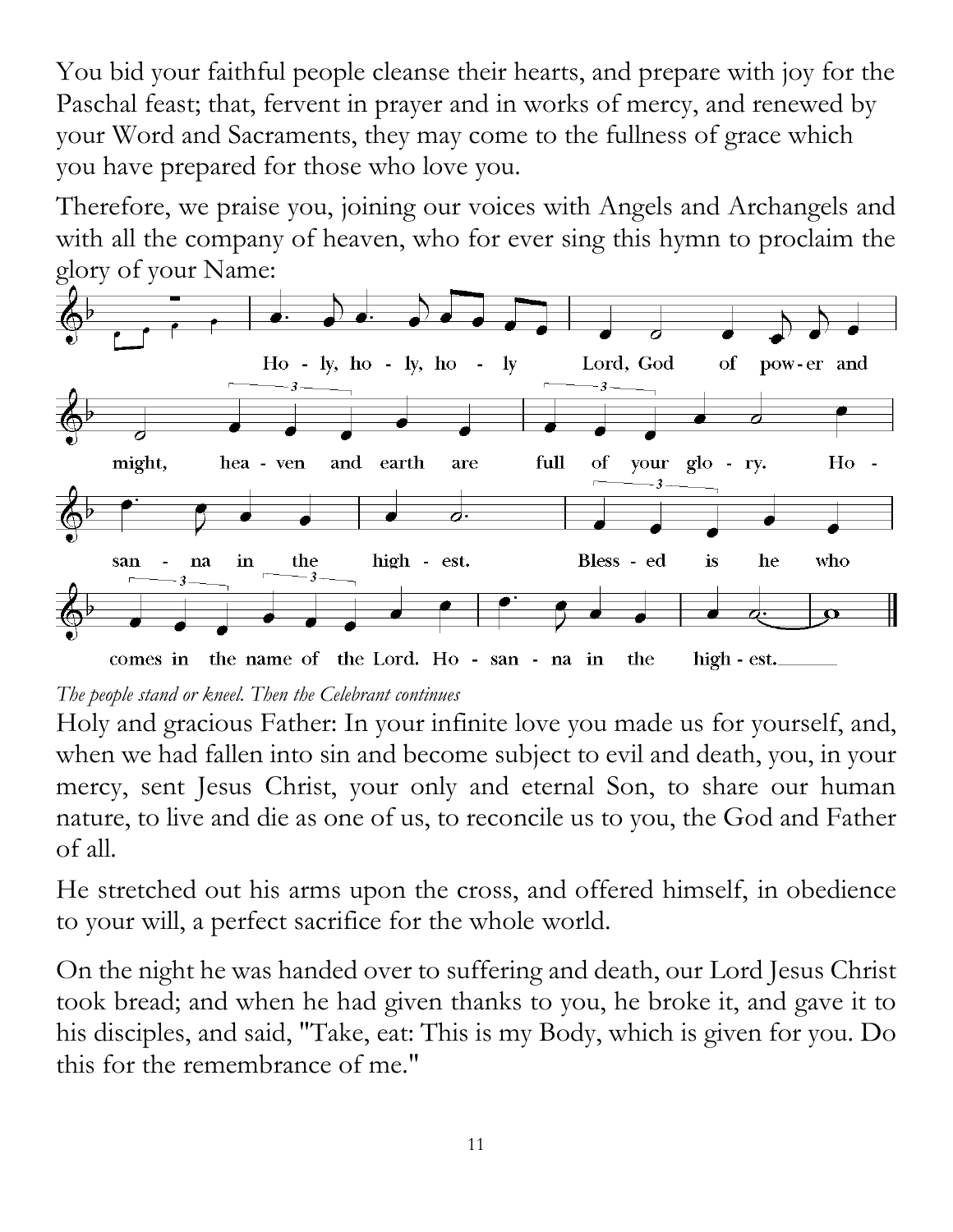After supper he took the cup of wine; and when he had given thanks, he gave it to them, and said, "Drink this, all of you: This is my Blood of the new Covenant, which is shed for you and for many for the forgiveness of sins. Whenever you drink it, do this for the remembrance of me."

Therefore we proclaim the mystery of faith:

# *Celebrant and People*

Christ has died. Christ is risen. Christ will come again.

# *The Celebrant continues*

We celebrate the memorial of our redemption, O Father, in this sacrifice of praise and thanksgiving. Recalling his death, resurrection, and ascension, we offer you these gifts.

Sanctify them by your Holy Spirit to be for your people the Body and Blood of your Son, the holy food and drink of new and unending life in him. Sanctify us also that we may faithfully receive this holy Sacrament, and serve you in unity, constancy, and peace; and at the last day bring us with all your saints into the joy of your eternal kingdom.

All this we ask through your Son Jesus Christ: By him, and with him, and in him, in the unity of the Holy Spirit all honor and glory is yours, Almighty Father, now and for ever. *AMEN.*

*Celebrant* And now as our Savior Christ has taught us, we are bold to say: *Celebrant and People together*

Our Father, who art in heaven, hallowed be thy Name, thy kingdom come, thy will be done, on earth as it is in heaven. Give us this day our daily bread. And forgive us our trespasses, as we forgive those who trespass against us. And lead us not into temptation, but deliver us from evil.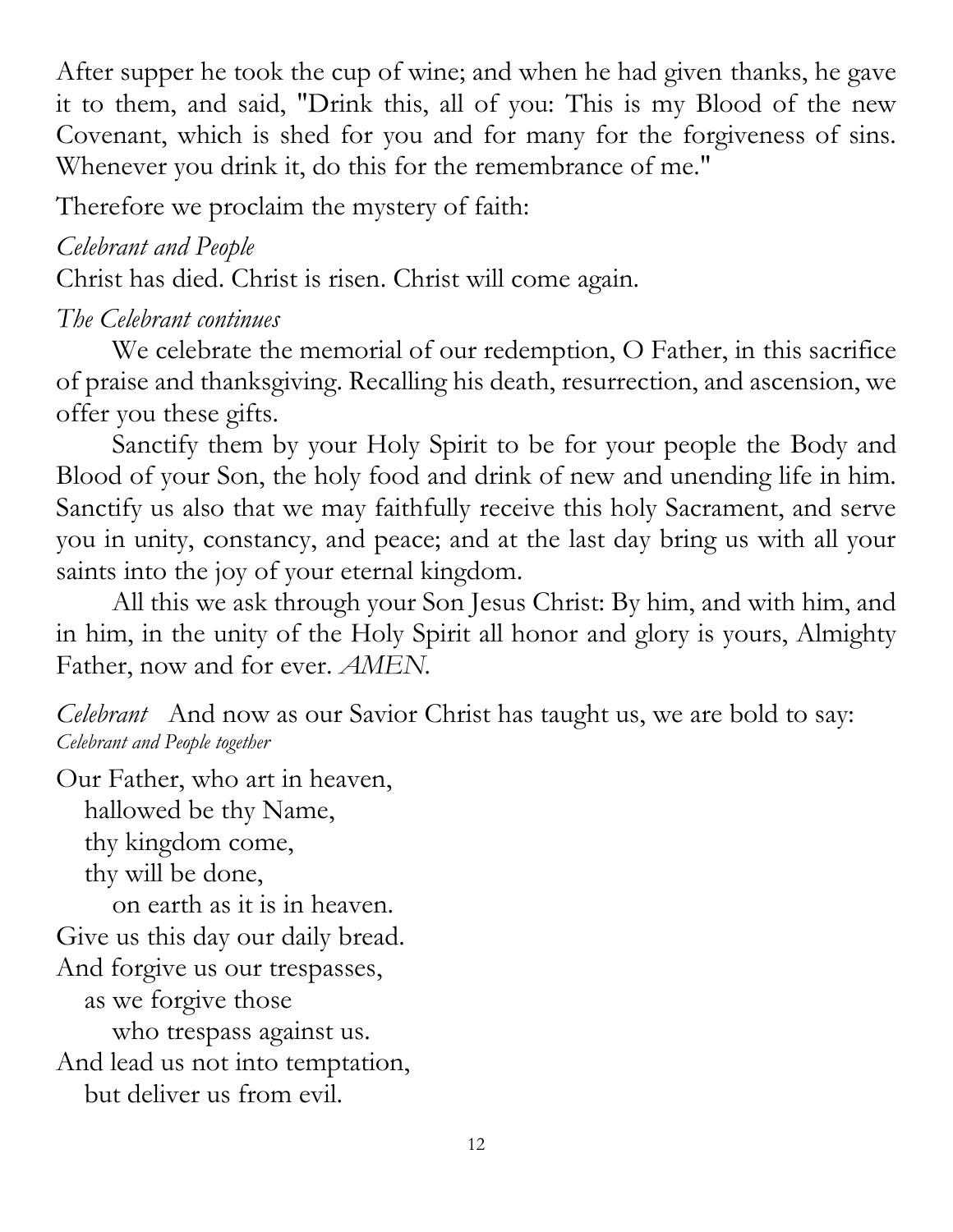For thine is the kingdom, and the power, and the glory, for ever and ever. Amen.

The Breaking of the Bread

*The Celebrant then breaks the Consecrated Bread and says* Christ our Passover is sacrificed for us;

*People* Therefore let us keep the feast.

Lamb of God, you take away the sins of the world: have mercy on us. Lamb of God, you take away the sins of the world: have mercy on us. Lamb of God, you take away the sins of the world: grant us peace.

*The Celebrant then presents the Sacrament to the People*

The Gifts of God for the People of God.

Take them in remembrance that Christ died for you, and feed on him in your hearts, by faith, with thanksgiving.

#### The Prayer for Spiritual Communion

*Should you prefer not to receive the physical elements of the Holy Communion you are invited to read the following in silent prayer as the physical sacrament is being distributed.* 

In union, O Lord, with your faithful people at every altar of your Church, where the Holy Eucharist is now being celebrated, I desire to offer to you praise and thanksgiving. I remember your death, Lord Christ; I proclaim your resurrection; I await your coming in glory. And since I cannot receive you today in the Sacrament of your Body and Blood, I beseech you to come spiritually into my heart. Cleanse and strengthen me with your grace, Lord Jesus, and let me never be separated from you. May I live in you, and you in me, in this life and in the life to come. Amen.

#### The Distribution of the Holy Sacrament

All baptized Christians, regardless of age or denomination, are invited and welcome to receive the sacrament. Everyone, regardless of faith, is welcome to receive a blessing— simply cross your arms in front of you approach the priest. Each row, beginning in the front, should come up to the chancel step to receive the Blessed Bread. The Chalice cannot be offered at this time by direction of the Bishop of West Virginia. Once the priest has placed the wafer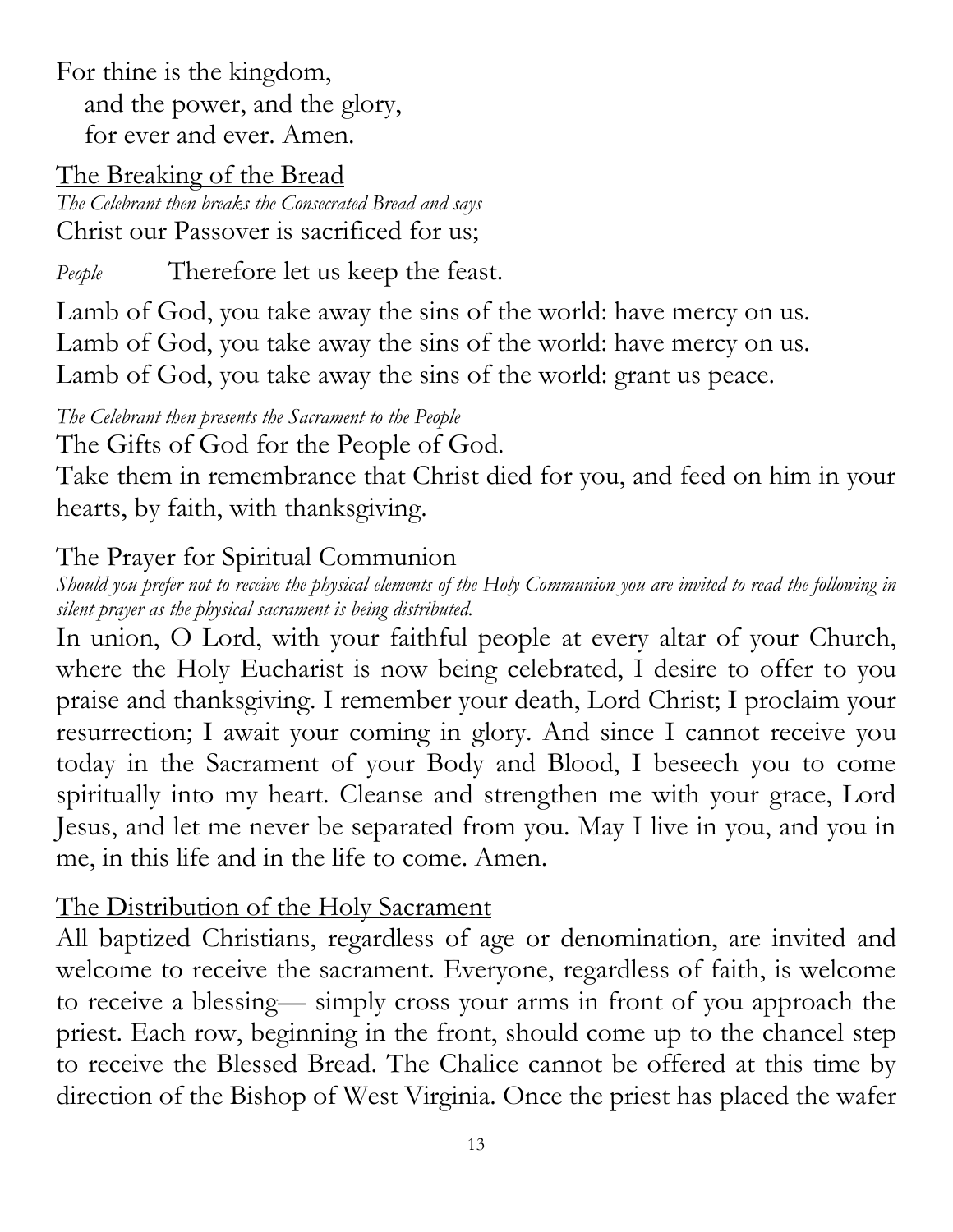in your hand you should return by the side aisle to your pew. Once a row has received communion, the next is free to come to the chancel steps.Gluten free wafers are available to those who request them.

#### Our Prayer after Communion

*Celebrant* Let us pray. *Celebrant and People* Almighty and everliving God, we thank you for feeding us with the spiritual food of the most precious Body and Blood of your Son our Savior Jesus Christ; and for assuring us in these holy mysteries that we are living members of the Body of your Son, and heirs of your eternal kingdom. And now, Father, send us out to do the work you have given us to do, to love and serve you as faithful witnesses of Christ our Lord. To him, to you, and to the Holy Spirit, be honor and glory, now and for ever. Amen.

# **The Solemn Prayer over the People and The Blessing**

Look with compassion, O Lord, upon this your people; that, rightly observing this holy season, they may learn to know you more fully, and to serve you with a more perfect will; through Christ our Lord. Amen. And the blessing of God almighty, the Father, the Son, and the Holy Spirit, be upon you and remain with you, forever. Amen

# **The National Anthem of Ukraine**

"The glory and freedom of Ukraine has not yet perished, luck will still smile on us brother-Ukrainians. Our enemies will die, as the dew does in the sunshine, and we, too, brothers, we'll live happily in our land. We'll not spare either our souls or bodies to get freedom and we'll prove that we brothers are of Kozak kin."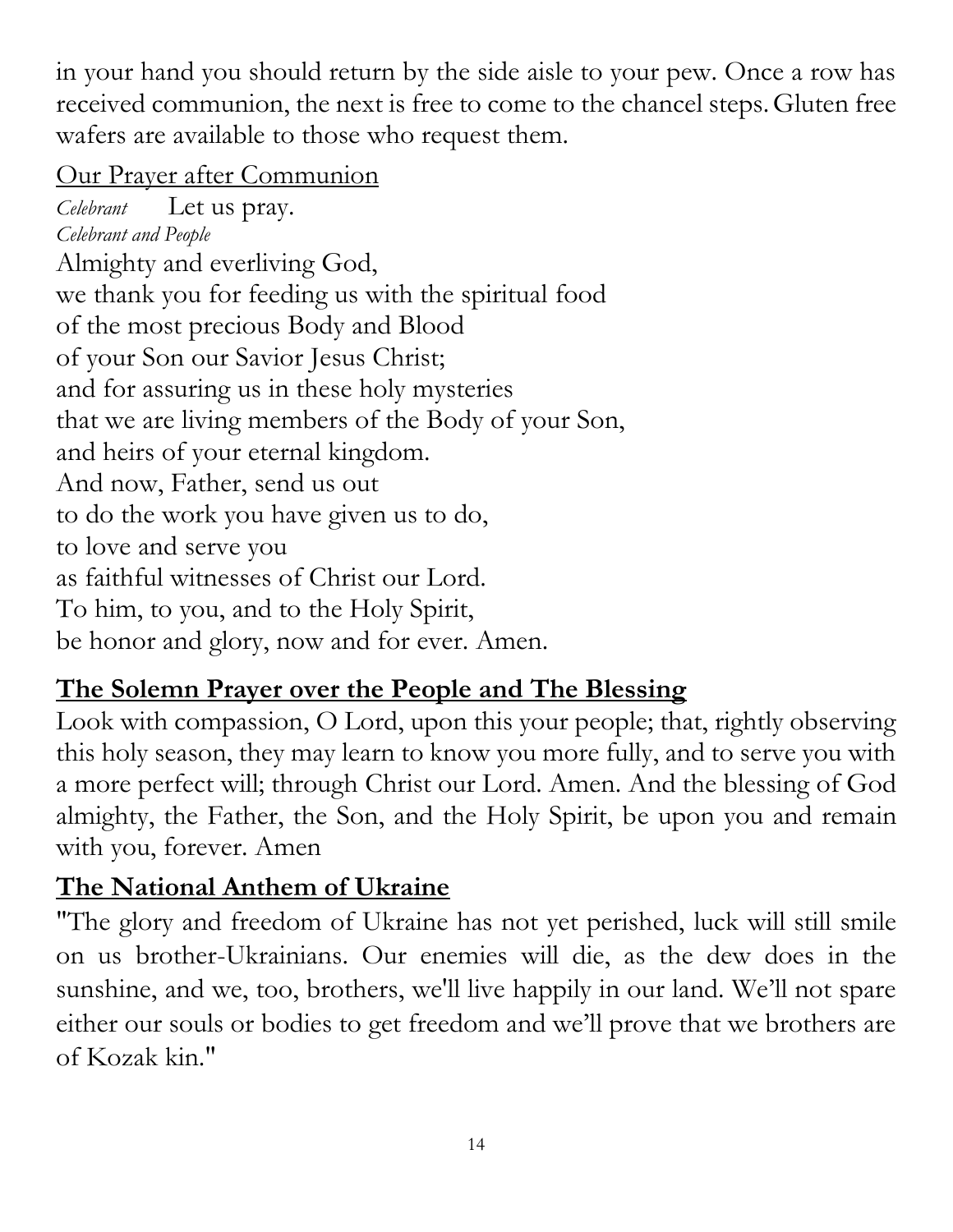#### **The Dismissal**

*The departing minister then says* Let us bless the Lord. *People* Thanks be to God.

# Postlude

# **Participants in Today's Liturgy**

| Celebrant              | The Rev. Lou Hays                 |
|------------------------|-----------------------------------|
| Preacher               | The Rev. Dr. Malcolm Guite        |
| Organist & Choirmaster | Terry E. Whittington, Jr.         |
| <b>Acolyte</b>         | <b>Becky Kersey</b>               |
| Lector                 | Rob Merritt                       |
| Altar Guild            | Linda Ammar and Elizabeth Sudduth |

## **Attendance Last Sunday: 37**

**Birthdays This Week:** Shanley Paine

### **Calendar of Events**

| Wednesday, April 6  | A Lenten Journey Through Our Faith 7:00pm           |
|---------------------|-----------------------------------------------------|
| Sunday, April 10    | Palm Sunday 10:00am                                 |
|                     | Building and Grounds committee meeting after Church |
| Tuesday, April 12   | DOK meeting 10:00am                                 |
| Wednesday, April 13 | Union Mission 3:00pm                                |
| Thursday, April 14  | Maundy Thursday - Holy Eucharist with music 7:00pm  |
| Friday, April 15    | Good Friday - Stations of the Cross 12 noon         |
|                     | Good Friday Service 7:00pm                          |
| Sunday, April 17    | Easter Day - The Feast of the Resurrection 10:00am  |
|                     | Bagging Groceries after Church                      |
| Wednesday, April 20 | Vestry Meeting 6:00pm                               |
| Thursday, April 21  | Food Pantry 9:00 - 11:00am                          |
| Wednesday, April 27 | Union Mission 4:00pm                                |